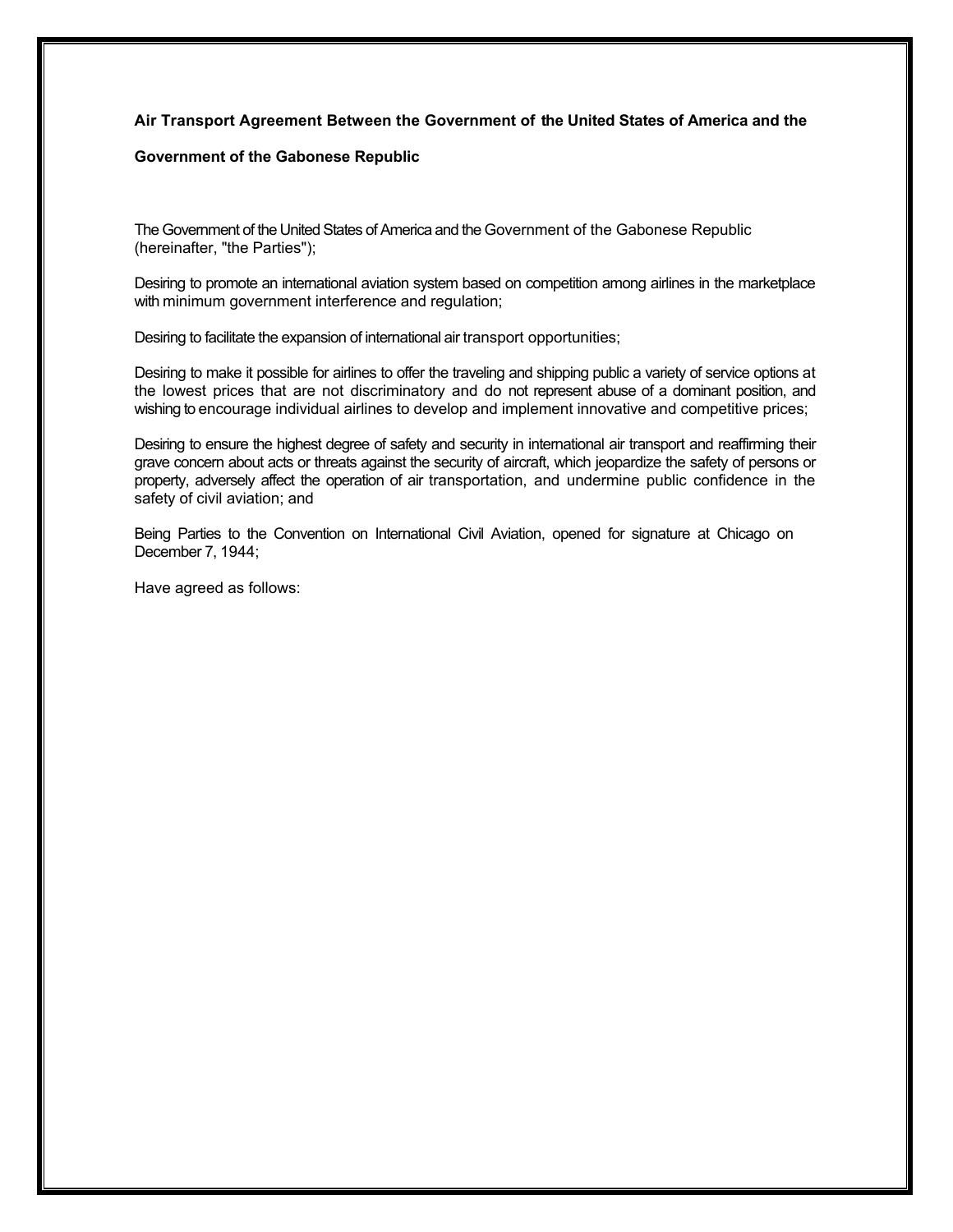## **Definitions**

For the purposes of this Agreement, unless otherwise stated, the term:

1. "Aeronautical authorities" means, in the case of the United States, the Department of Transportation, or its successor, and in the case of the Gabonese Republic, the Ministry in charge of Civil Aviation or any agency authorized to perform functions exercised by the said entity;

2. "Agreement" means this Agreement, its Annexes, and any amendments thereto;

3. "Air transportation" means the public carriage by aircraft of passengers, baggage, cargo, and mail, separately or in combination, for remuneration or hire;

4. "Convention" means the Convention on International Civil Aviation, opened for signature at Chicago on December 7, 1944, and includes:

a. any amendment that has entered into force under Article 94(a) of the Convention and has been ratified by both Parties, and

b. any Annex or any amendment thereto adopted under Article 90 of the Convention, insofar as such Annex or amendment is at any given time effective for both Parties;

5. "Designated airline" means an airline designated and authorized in accordance with Article 3 of this Agreement;

6. "Full cost" means the cost of providing service plus a reasonable charge for administrative overhead;

7. "International air transportation" means air transportation that passes through the airspace over the territory of more than one State;

8. "Price" means any fare, rate or charge for the carriage of passengers (and their baggage) and/or cargo (excluding mail) in air transportation charged by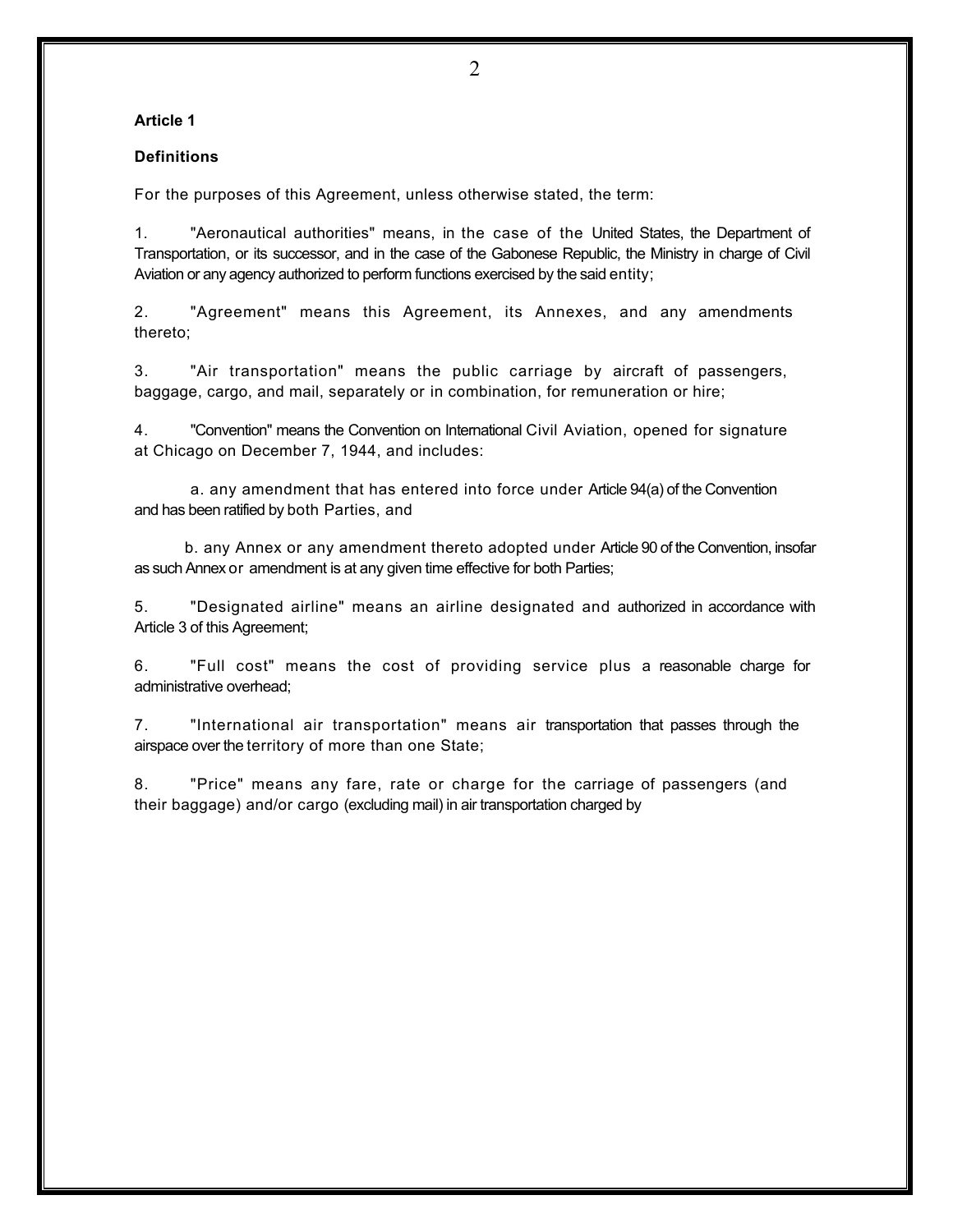airlines, including their agents, and the conditions governing the availability of such fare, rate or charge;

9. "Stop for non-traffic purposes" means a landing for any purpose other than taking on or discharging passengers, baggage, cargo and/or mail in air transportation;

10. "Territory" means the land areas under the sovereignty, jurisdiction, protection, or trusteeship of a Party, and the territorial waters adjacent thereto; and

11. "User charge" means a charge imposed on airlines for the provision of airport, air navigation, or aviation security facilities or services including related services and facilities.

# **Article 2**

#### **Grant of Rights**

1. Each Party grants to the other Party the following rights for the conduct of international air transportation by the airlines of the other Party:

a. the right to fly across its territory without landing;

b. the right to make stops in its territory for nontraffic purposes; and

c. the rights otherwise specified in this Agreement.

2. Nothing in this Article shall be deemed to confer on the airline or airlines of one Party the rights to take on board, in the territory of the other Party, passengers, their baggage, cargo, or mail carried for compensation and destined for another point in the territory of that other Party.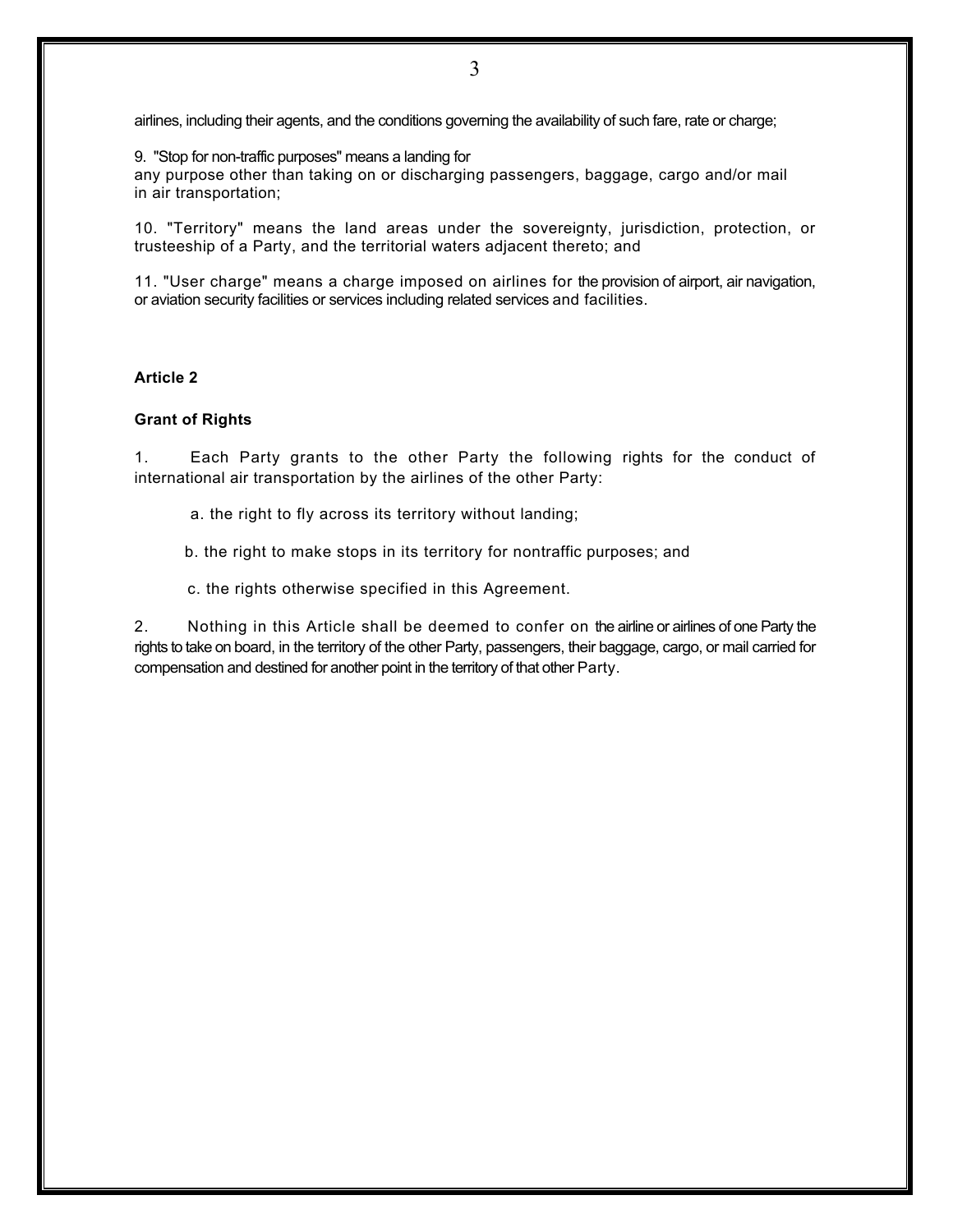### **Designation and Authorization**

1. Each Party shall have the right to designate as many airlines as it wishes to conduct international air, transportation in accordance with this Agreement and to withdraw or alter such designations. Such designations shall be transmitted to the other Party in writing through diplomatic channels, and shall identify whether the airline is authorized to conduct the type of air transportation specified in Annex I or in Annex II or both.

2. On receipt of such a designation, and of applications from the designated airline, in the form and manner prescribed for operating authorizations and technical permissions, the other Party shall grant appropriate authorizations and permissions with minimum procedural delay, provided:

a. substantial ownership and effective control of that airline are vested in the Party designating the airline, nationals of that Party, or both;

b. the designated airline is qualified to meet the conditions prescribed under the laws and regulations normally applied to the operation of international air transportation by the Party considering the application or applications; and

c. the Party designating the airline is maintaining and administering the standards set forth in Article 6 (Safety) and Article 7 (Aviation Security). **Article 4** 

### **Revocation of Authorization**

1. Either Party may revoke, suspend or limit the operating authorizations or technical permissions of an airline designated by the other Party where:

a. substantial ownership and effective control of that airline are not vested in the other Party, the Party's nationals, or both;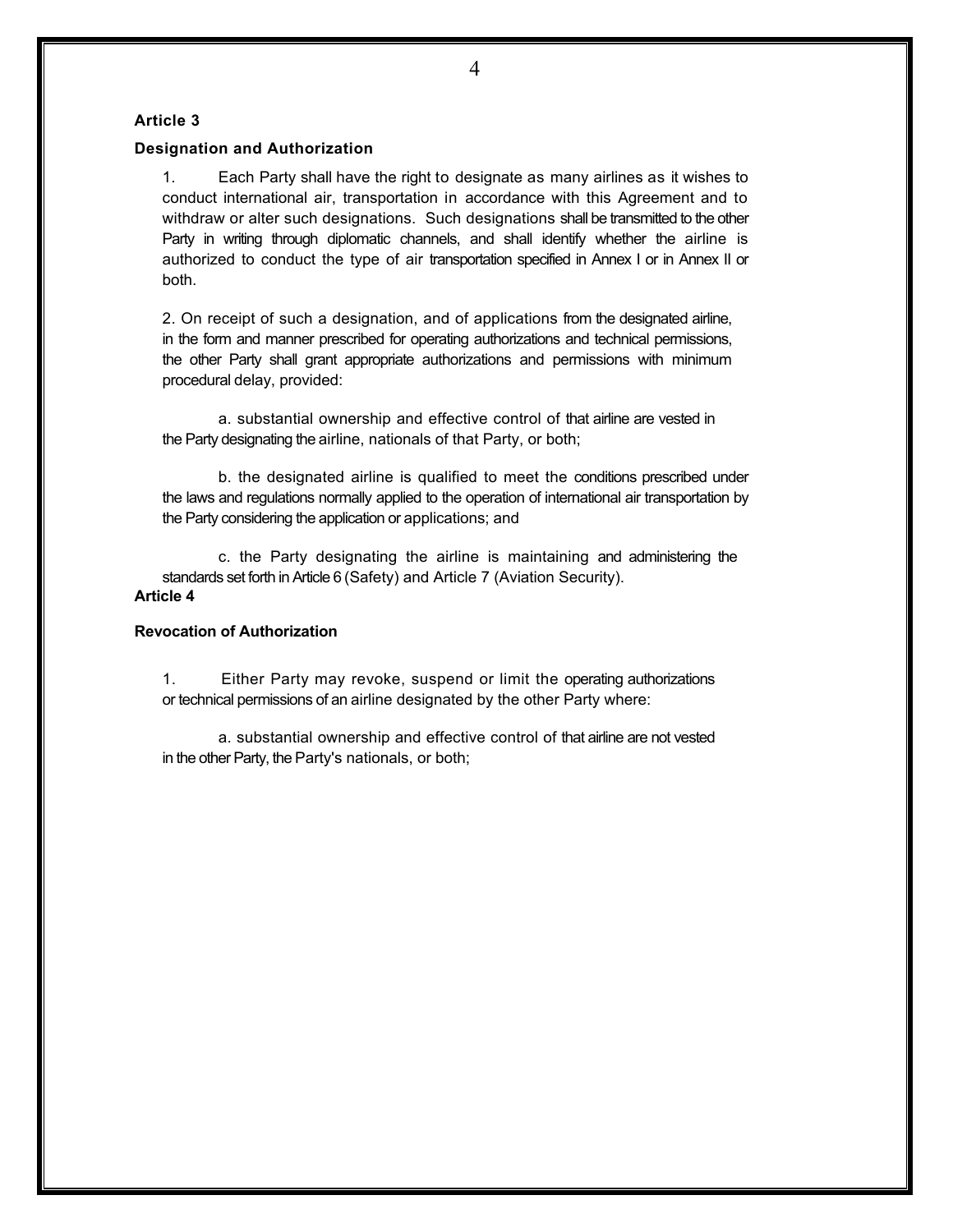b. that airline has failed to comply with the laws and regulations referred to in Article 5 (Application of Laws) of this Agreement; or

c. the other Party is not maintaining and administering the standards as set forth in Article 6 (Safety).

2. Unless immediate action is essential to prevent further noncompliance with subparagraphs lb or lc of this Article, the rights established by this Article shall be exercised only after consultation with the other Party.

3. This Article does not limit the rights of either Party to withhold, revoke, limit or impose conditions on the operating authorization or technical permission of an airline or airlines of the other Party in accordance with the provisions of Article 7 (Aviation Security).

#### **Article 5**

#### **Application of Laws**

1. While entering, within, or leaving the territory of one Party, its laws and regulations relating to the operation and navigation of aircraft shall be complied with by the other Party's airlines.

2. While entering, within, or leaving the territory of one Party, its laws and regulations relating to the admission to or departure from its territory of passengers, crew or cargo on aircraft (including regulations relating to entry, clearance, aviation security, immigration, passports, customs and quarantine or, in the case of mail, postal regulations) shall be complied with by, or on behalf of, such passengers, crew or cargo of the other Party's airlines.

#### **Article 6**

#### **Safety**

1. Each Party shall recognize as valid, for the purpose of operating the air transportation provided for in this Agreement, certificates of airworthiness, certificates of competency, and licenses issued or validated by the other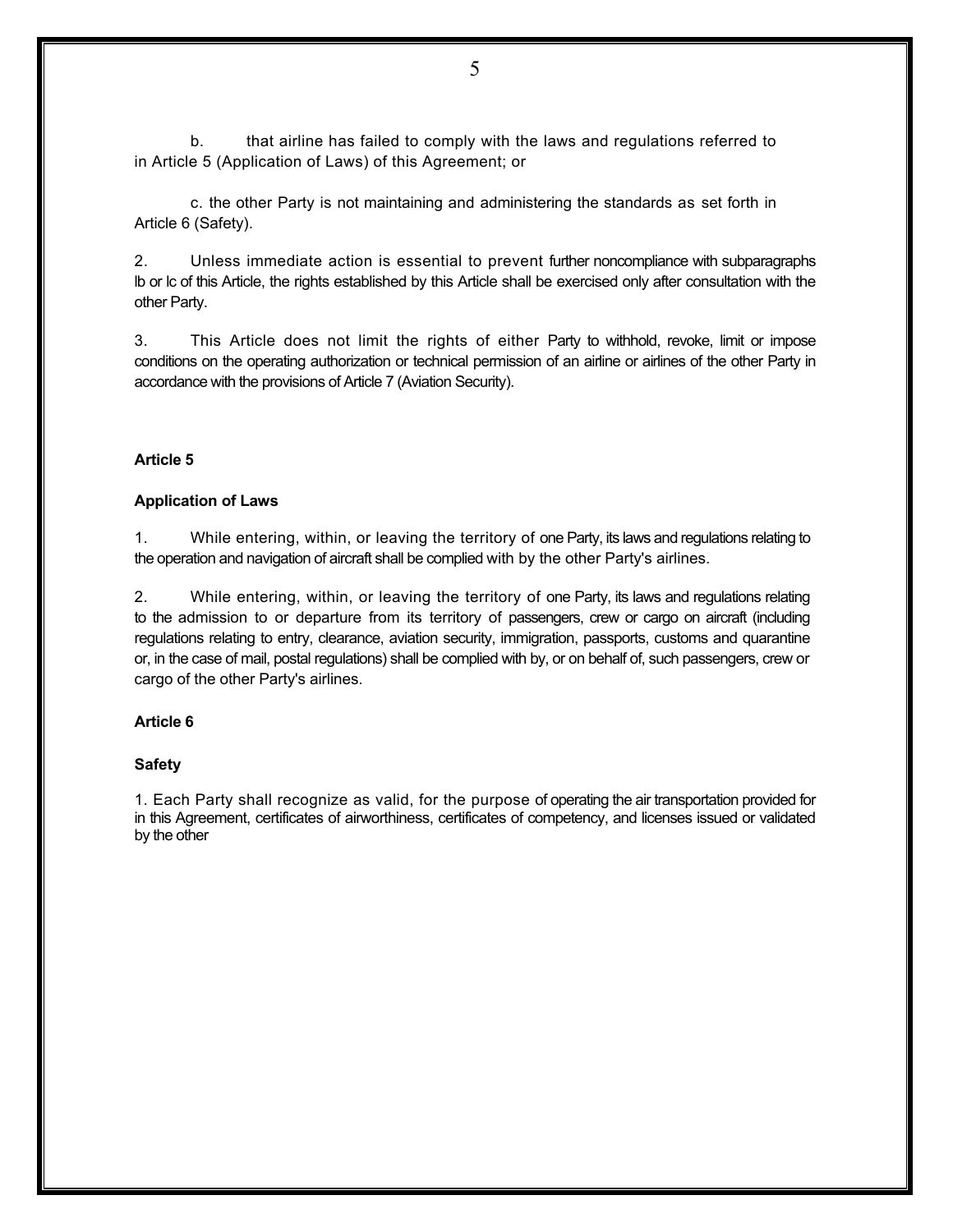Party and still in force, provided that the requirements for such certificates or licenses at least equal the minimum standards that may be established pursuant to the Convention. Each Party may, however, refuse to recognize as valid for the purpose of flight above its own territory, certificates of competency and licenses granted to or validated for its own nationals by the other Party.

2. Either Party may request consultations concerning the safety standards maintained by the other Party relating to aeronautical facilities, aircrews, aircraft, and operation of the designated airlines. If, following such consultations, one Party finds that the other Party does not effectively maintain and administer safety standards and requirements in these areas that at least equal the minimum standards that may be established pursuant to the Convention, the other Party shall be notified of such findings and the steps considered necessary to conform with these minimum standards, and the other Party shall take appropriate corrective action. Each Party reserves the right to withhold, revoke, or limit the operating authorization or technical permission of an airline or airlines designated by the other Party in the event the other Party does not take such appropriate corrective action within a reasonable time.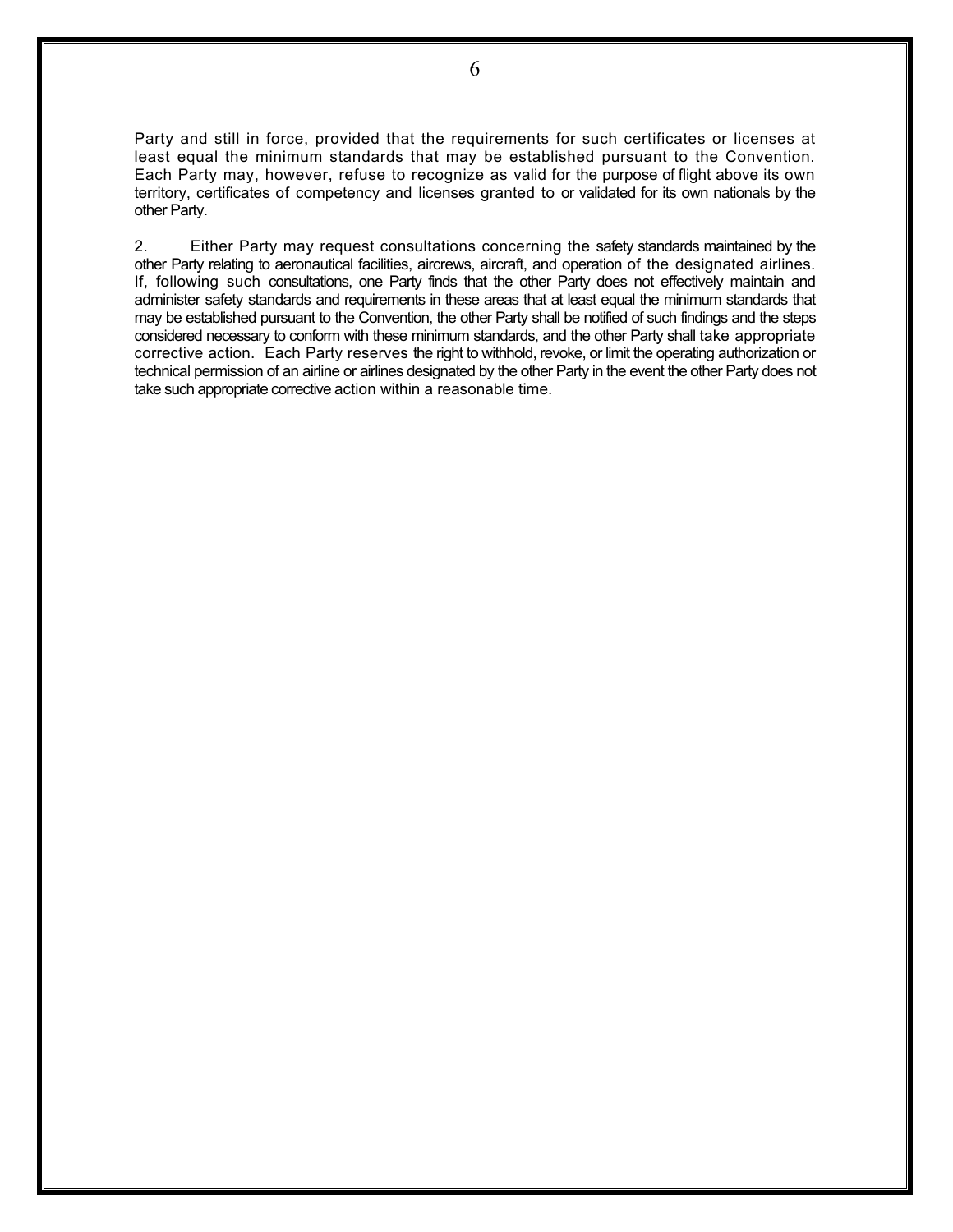### **Aviation Security**

1. In accordance with their rights and obligations under international law, the Parties reaffirm that their obligation to each other to protect the security of civil aviation against acts of unlawful interference forms an integral part of this Agreement. Without limiting the generality of their rights and obligations under international law, the Parties shall in particular act in conformity with the provisions of the Convention on Offenses and Certain Other Acts Committed on Board Aircraft, done at Tokyo September 14, 1963, the Convention for the Suppression of Unlawful Seizure of Aircraft, done at The Hague December 16, 1970, the Convention for the Suppression of Unlawful Acts against the Safety of Civil Aviation, done at Montreal September 23, 1971, and the Protocol for the Suppression of Unlawful Acts of Violence at Airports Serving International Civil Aviation, done at Montreal February 24, 1988.

2. The Parties shall provide upon request all necessary assistance to each other to prevent acts of unlawful seizure of civil aircraft and other unlawful acts against the safety of such aircraft, of their passengers and crew, and of airports and air navigation facilities, and to address any other threat to the security of civil air navigation.

3. The Parties shall, in their mutual relations, act in conformity with the aviation security standards and appropriate recommended practices established by the International Civil Aviation Organization and designated as Annexes to the Convention; they shall require that operators of aircraft of their registry, operators of aircraft who have their principal place of business or permanent residence in their territory, and the operators of airports in their territory act in conformity with such aviation security provisions.

4. Each Party agrees to observe the security provisions required by the other Party for entry into, for departure from, and while within the territory of that other Party and to take adequate measures to protect aircraft and to inspect passengers, crew, and their baggage and carry-on items, as well as cargo and aircraft stores, prior to and during boarding or loading. Each Party shall also give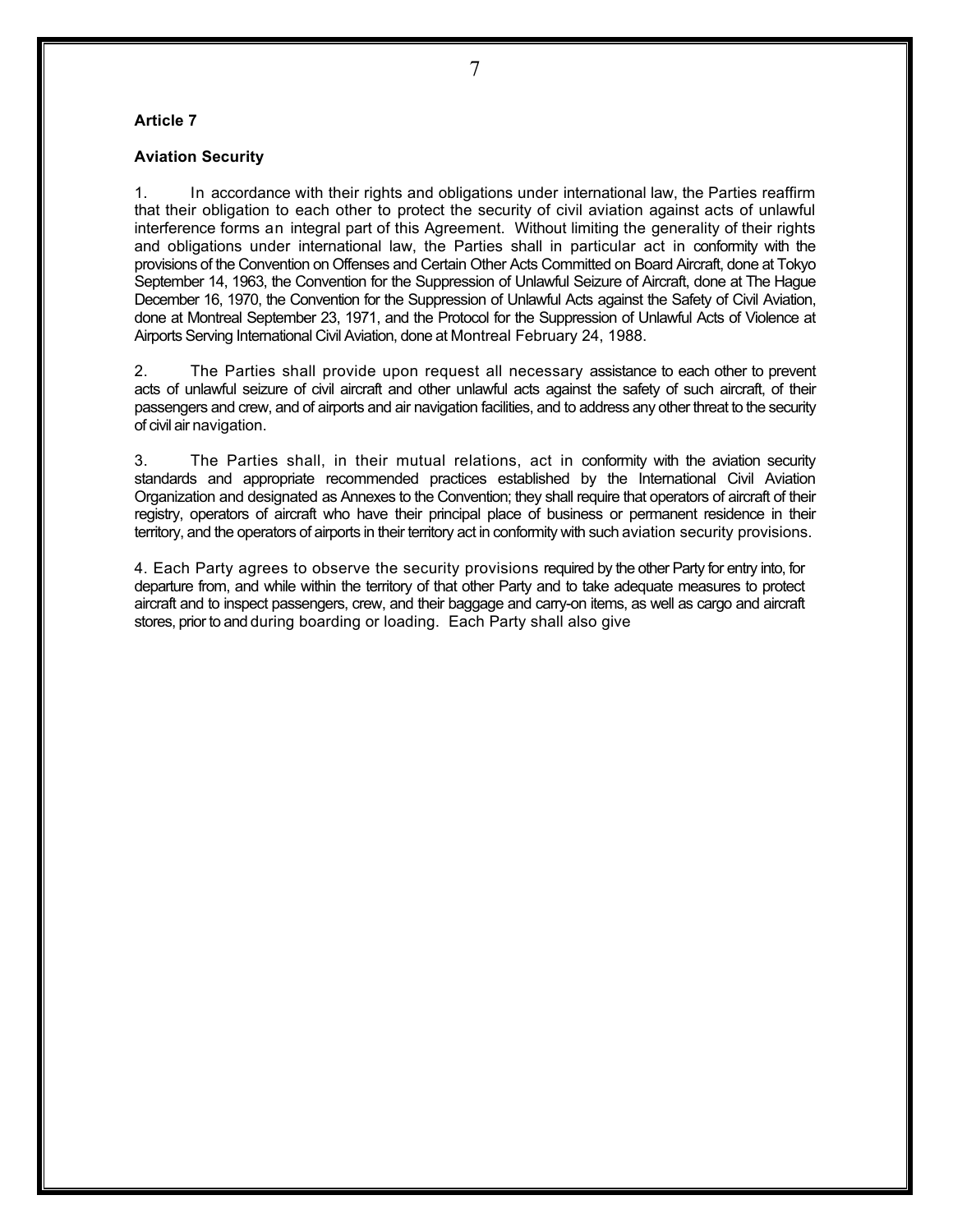positive consideration to any request from the other Party for special security measures to meet a particular threat.

5. When an incident or threat of an incident of unlawful seizure of aircraft or other unlawful acts against the safety of passengers, crew, aircraft, airports or air navigation facilities occurs, the Parties shall assist each other by facilitating communications and other appropriate measures intended to terminate rapidly and safely such incident or threat.

6. When a Party has reasonable grounds to believe that the other Party has departed from the aviation security provisions of this Article, the aeronautical authorities of that Party may request immediate consultations with the aeronautical authorities of the other Party. Failure to reach a satisfactory agreement within 15 days from the date of such request shall constitute grounds to withhold, revoke, limit, or impose conditions on the operating authorization and technical permissions of an airline or airlines of that Party. When required by an emergency, a Party may take interim action prior to the expiry of 15 days.

## **Article 8**

### **Commercial Opportunities**

1. The airlines of each Party shall have the right to establish offices in the territory of the other Party for the promotion and sale of air transportation.

2. The designated airlines of each Party shall be entitled, in accordance with the laws and regulations of the other Party relating to entry, residence, and employment, to bring in and maintain in the territory of the other Party managerial, sales, technical, operational, and other specialist staff required for the provision of air transportation.

3. Each designated airline shall have the right to perform its own ground-handling in the territory of the other Party ("self-handling") or, at its option, select among competing agents for such services in whole or in part. The rights shall be subject only to physical constraints resulting from considerations of airport safety. Where such considerations preclude self-handling,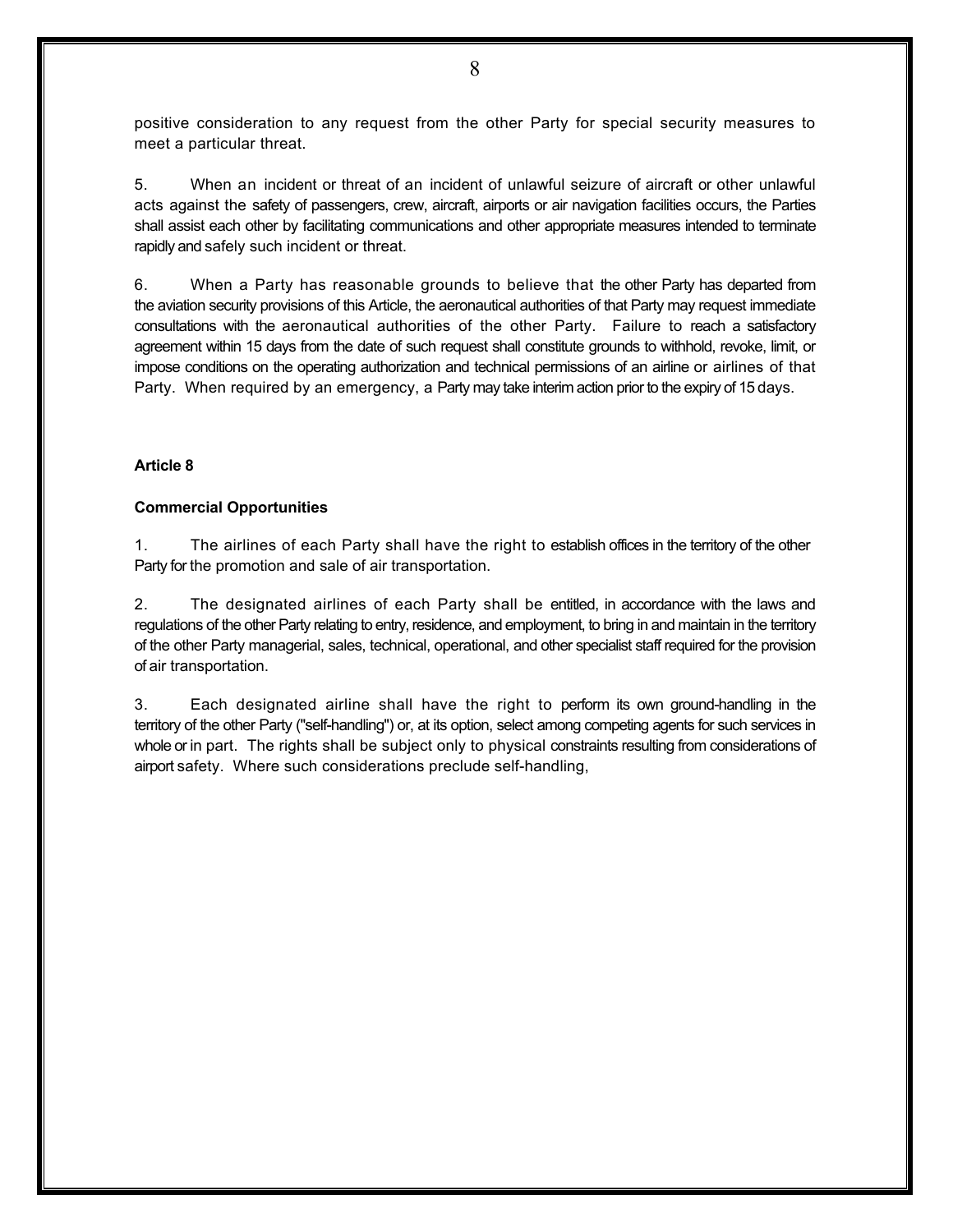ground services shall be available on an equal basis to all airlines; charges shall be based on the costs of services provided; and such services shall be comparable to the kind and quality of services as if self-handling were possible.

4. Any airline of each Party may engage in the sale of air transportation in the territory of the other Party directly and, at the airline's discretion, through its agents, except as may be specifically provided by the charter regulations of the country in which the charter originates that relate to the protection of passenger funds, and passenger cancellation and refund rights. Each airline shall have the right to sell such transportation, and any person shall be free to purchase such transportation, in the currency of that territory or in freely convertible currencies.

5. Each airline shall have the right to convert and remit to its country, on demand, local revenues in excess of sums locally disbursed. Conversion and remittance shall be permitted promptly without restrictions or taxation in respect thereof at the rate of exchange applicable to current transactions and remittance on the date the carrier makes the initial application for remittance.

6. The airlines of each Party shall be permitted to pay for local expenses, including purchases of fuel, in the territory of the other Party in local currency. At their discretion, the airlines of each Party may pay for such expenses in the territory of the other Party in freely convertible currencies according to local currency regulation.

7. In operating or holding out the authorized services on the agreed routes, any designated airline of one Party may enter into cooperative marketing arrangements such as blocked-space, code-sharing or leasing arrangements, with

a) an airline or airlines of either Party;

b) an airline or airlines of a third country; and

c) a surface transportation provider of any country;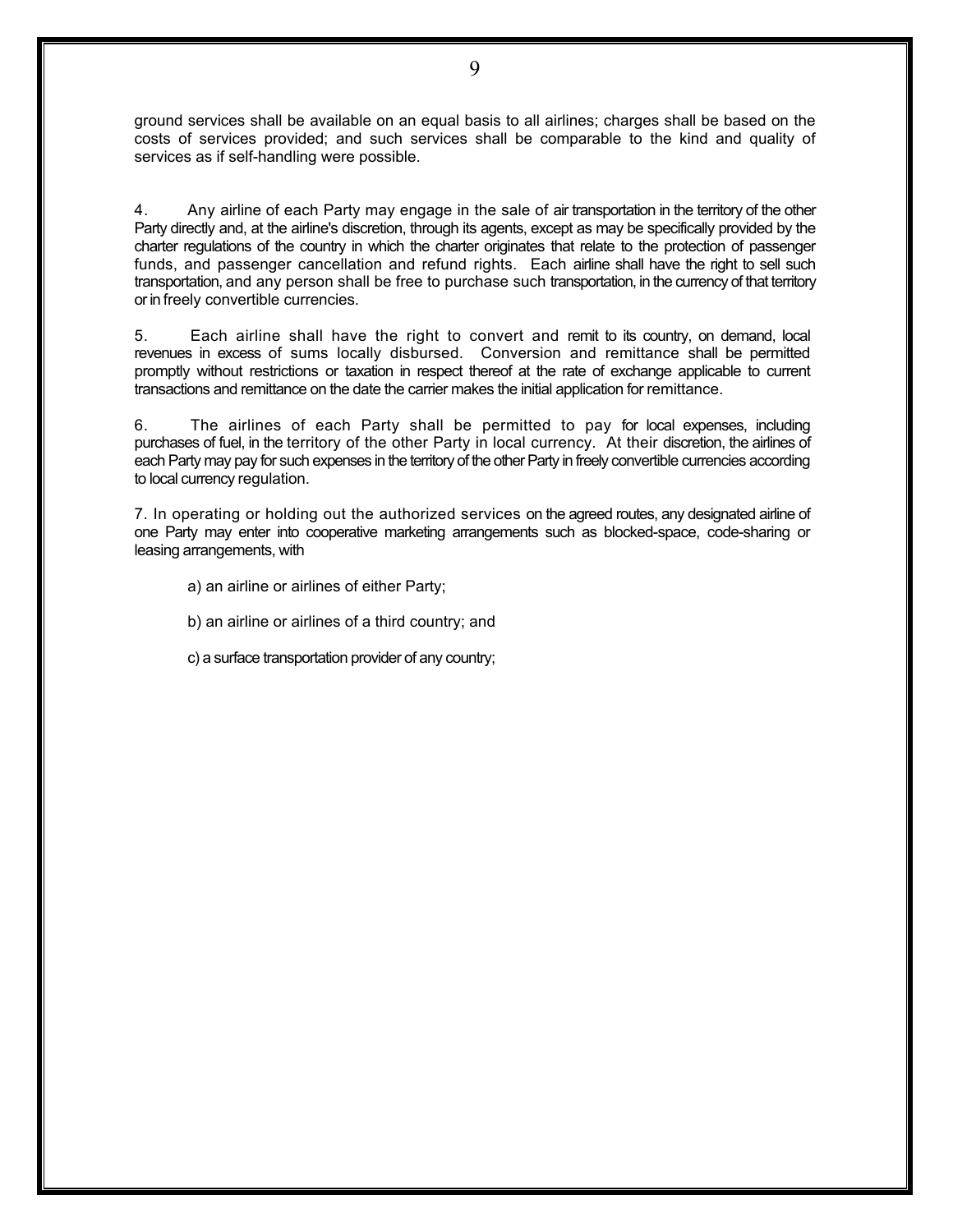provided that all participants in such arrangements (i) hold the appropriate authority and (ii) meet the requirements normally applied to such arrangements.

8. Notwithstanding any other provision of this Agreement, airlines and indirect providers of cargo, transportation of both Parties shall be permitted, without restriction, to employ in connection with international air transportation any surface transportation for cargo to or from any points in the territories of the Parties or in third countries, including transport to and from all airports with customs facilities, and including, where applicable, the right to transport cargo in bond under applicable laws and regulations. Such cargo, whether moving by surface or by air, shall have access to airport customs processing and facilities. Airlines may elect to perform their own surface transportation or to provide it through arrangements with other surface carriers, including surface transportation operated by other airlines and indirect providers of cargo air transportation. Such intermodal cargo services may be offered at a single, through price for the air and surface transportation combined, provided that shippers are not misled as to the facts concerning such transportation.

### **Article 9**

#### **Customs Duties and Charges**

1. On arriving in the territory of one Party, aircraft operated in international air transportation by the designated airlines of the other Party, their regular equipment, ground equipment, fuel, lubricants, consumable technical supplies, spare parts (including engines), aircraft stores (including but not limited to such items of food, beverages and liquor, tobacco and other products destined for sale to or use by passengers in limited quantities during flight), and other items intended for or used solely in connection with the operation or servicing of aircraft engaged in international air transportation shall be exempt, on the basis of reciprocity, from all import restrictions, property taxes and capital levies, customs duties, excise taxes, and similar fees and charges that are (a) imposed by the national authorities, and (b) not based on the cost of services provided, provided that such equipment and supplies remain on board the aircraft.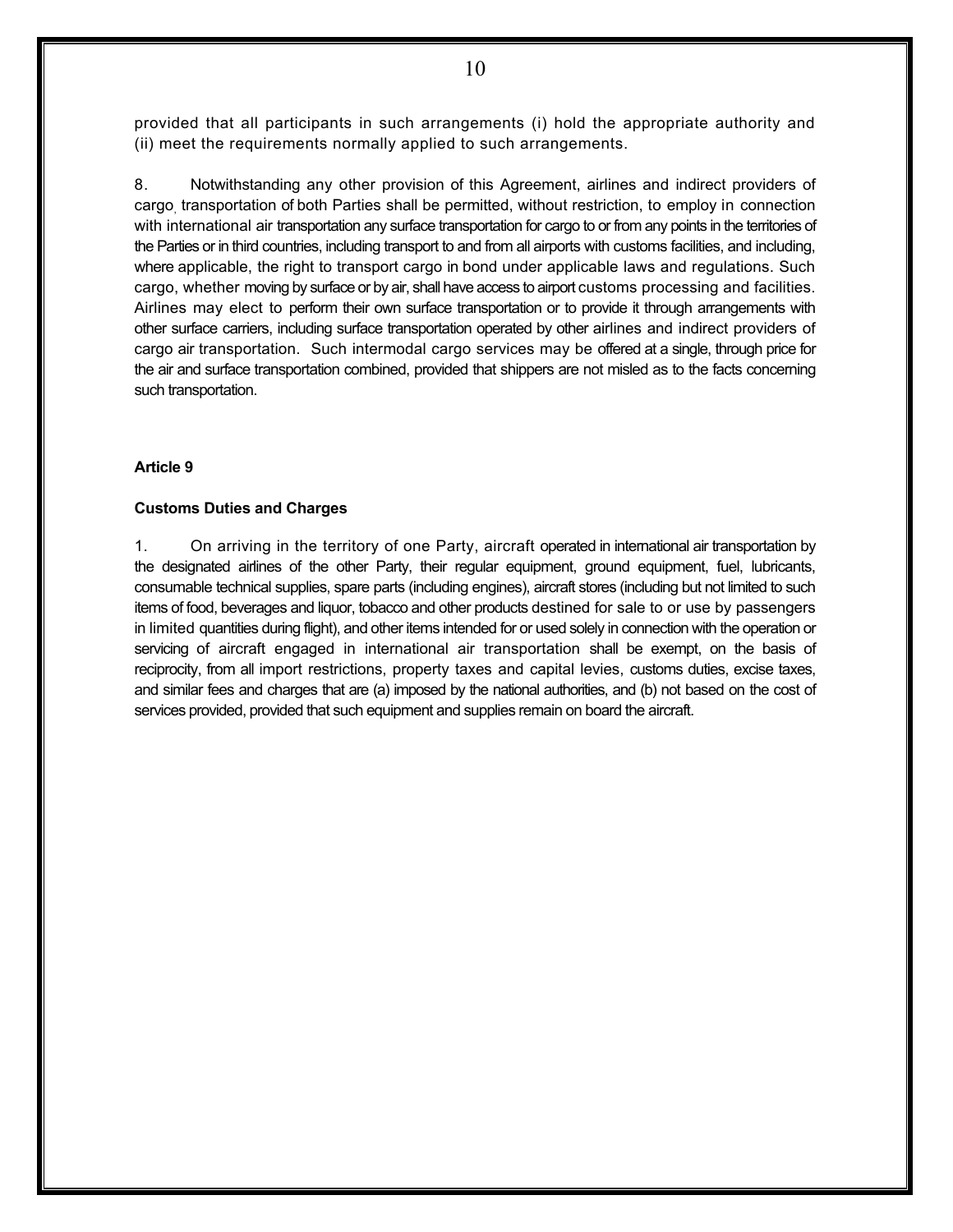2. There shall also be exempt, on the basis of reciprocity, from the taxes, levies, duties, fees and charges referred to in paragraph 1 of this Article, with the exception of charges based on the cost of the service provided:

a. aircraft stores introduced into or supplied in the territory of a Party and taken on board, within reasonable limits, for use on outbound aircraft of an airline of the other Party engaged in international air transportation, even when these stores are to be used on a part of the journey performed over the territory of the Party in which they are taken on board;

b. ground equipment and spare parts (including engines) introduced into the territory of a Party for the servicing, maintenance, or repair of aircraft of an airline of the other Party used in international air transportation;

c. fuel, lubricants and consumable technical supplies introduced into or supplied in the territory of a Party for use in an aircraft of an airline of the other Party engaged in international air transportation, even when these supplies are to be used on a part of the journey performed over the territory of the Party in which they are taken on board; and

d. promotional and advertising materials introduced into or supplied in the territory of one Party and taken on board, within reasonable limits, for use on outbound aircraft of an airline of the other Party engaged in international air transportation, even when these stores are to be used on a part of the journey performed over the territory of the Party in which they are taken on board.

3. Equipment and supplies referred to in paragraphs 1 and 2 of this Article may be required to be kept under the supervision or control of the appropriate authorities.

4. The exemptions provided by this Article shall also be available where the designated airlines of one Party have contracted with another airline, which similarly enjoys such exemptions from the other Party, for the loan or transfer in the territory of the other Party of the items specified in paragraphs 1 and 2 of this Article.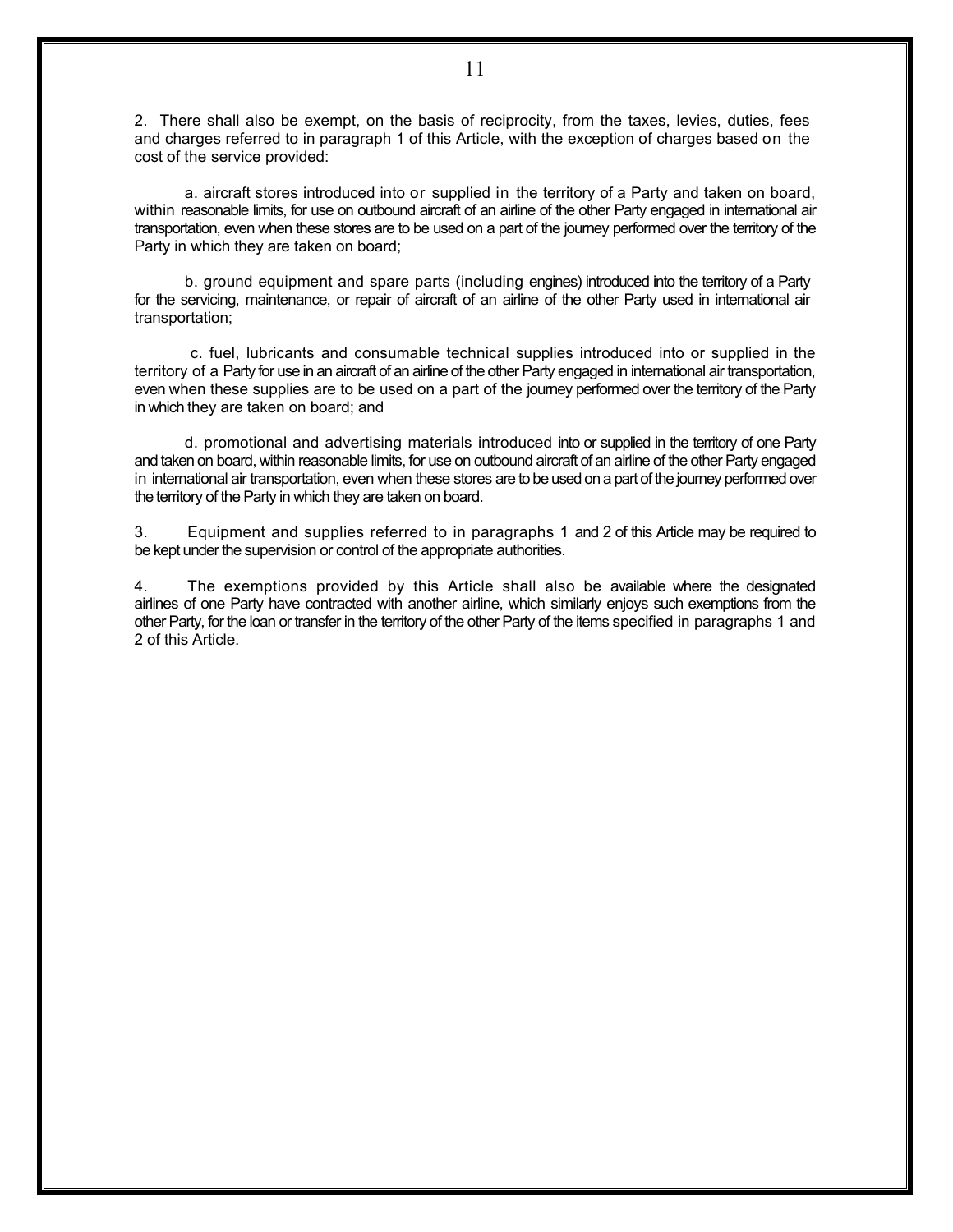#### **User Charges**

1. User charges that may be imposed by the competent charging authorities or bodies of each Party on the airlines of the other Party shall be just, reasonable, not unjustly discriminatory, and equitably apportioned among categories of users. In any event, any such user charges shall be assessed on the airlines of the other Party on terms not less favorable than the most favorable terms available to any other airline at the time the charges are assessed.

2. User charges imposed on the airlines of the other Party may reflect, but shall not exceed, the full cost to the competent charging authorities or bodies of providing the appropriate airport, airport environmental, air navigation, and aviation security facilities and services at the airport or within the airport system. Such charges may include a reasonable return on assets, after depreciation. Facilities and services for which charges are made shall be provided on an efficient and economic basis.

3. Each Party shall encourage consultations between the competent charging authorities or bodies in its territory and the airlines using the services and facilities, and shall encourage the competent charging authorities or bodies and the airlines to exchange such information as may be necessary to permit an accurate review of the reasonableness of the charges in accordance with the principles of paragraphs 1 and 2 of this Article. Each Party shall encourage the competent charging authorities to provide users with reasonable notice of any proposal for changes in user charges to enable users to express their views before changes are made.

4. Neither Party shall be held, in dispute resolution procedures pursuant to Article 14, to be in breach of a provision of this Article, unless (a) it fails to undertake a review of the charge or practice that is the subject of complaint by the other Party within a reasonable amount of time; or (b) following such a review it fails to take all steps within its power to remedy any charge or practice that is inconsistent with this Article.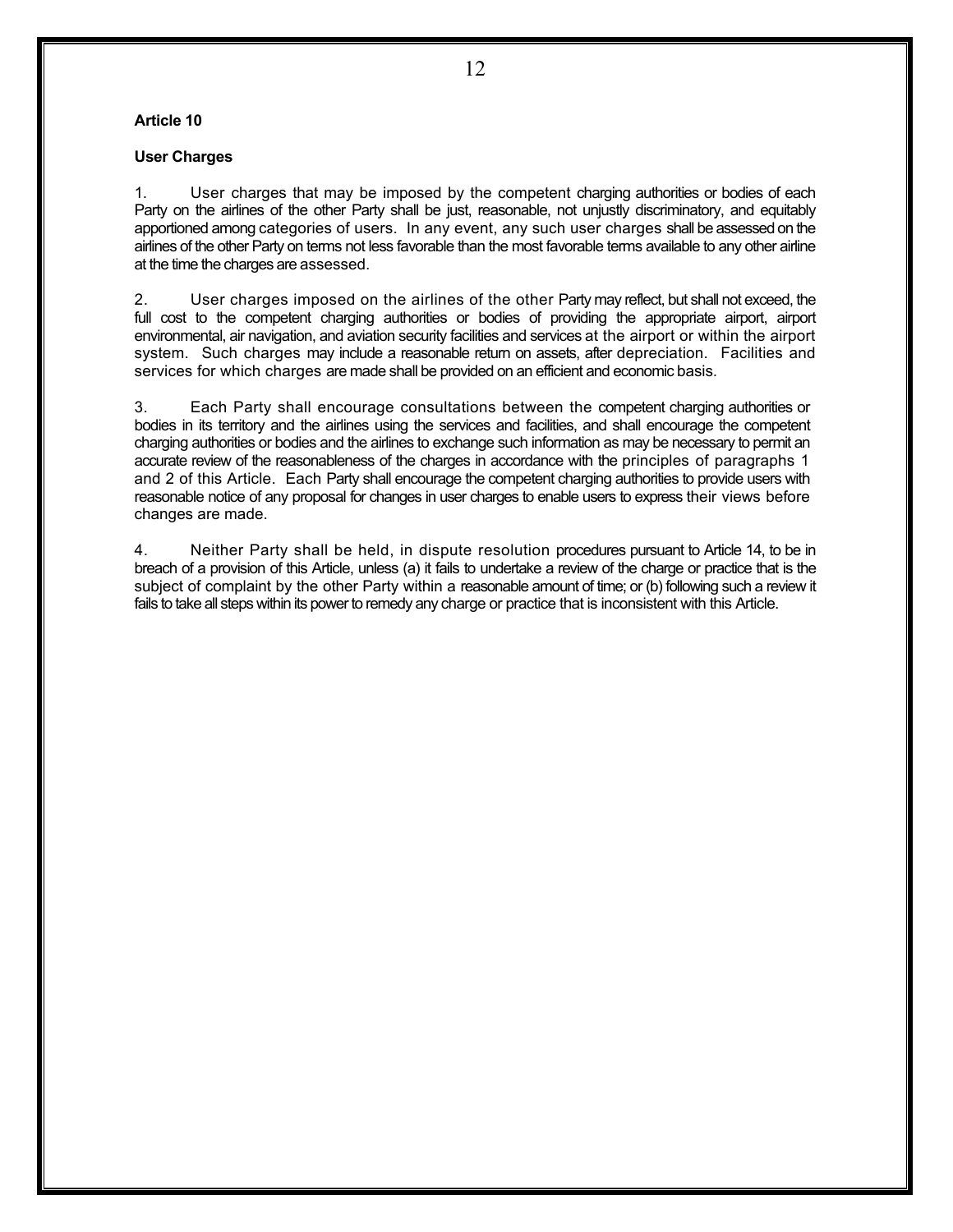## **Fair Competition**

1. Each Party shall allow a fair and equal opportunity for the designated airlines of both Parties to compete in providing the international air transportation governed by this Agreement.

2. Each Party shall allow each designated airline to determine the frequency and capacity of the international air transportation it offers based upon commercial considerations in the marketplace. Consistent with this right, neither Party shall unilaterally limit the volume of traffic, frequency or regularity of service, or the aircraft type or types operated by the designated airlines of the other Party, except as may be required for customs, technical, operational, or environmental reasons under uniform conditions consistent with Article 15 of the Convention.

3. Neither Party shall impose on the other Party's designated airlines a first-refusal requirement, uplift ratio, no-objection fee, or any other requirement with respect to capacity, frequency or traffic that would be inconsistent with the purposes of this Agreement.

4. Neither Party shall require the filing of schedules, programs for charter flights, or operational plans by airlines of the other Party for approval, except as may be required on a non-discriminatory basis to enforce the uniform conditions foreseen by paragraph 2 of this Article or as may be specifically authorized in an Annex to this Agreement. If a Party requires filings for information purposes, it shall minimize the administrative burdens of filing requirements and procedures on air transportation intermediaries and on designated airlines of the other Party.

### **Article 12**

## **Pricing**

1. Each Party shall allow prices for air transportation to be established by each designated airline based upon commercial considerations in the marketplace. Intervention by the Parties shall be limited to: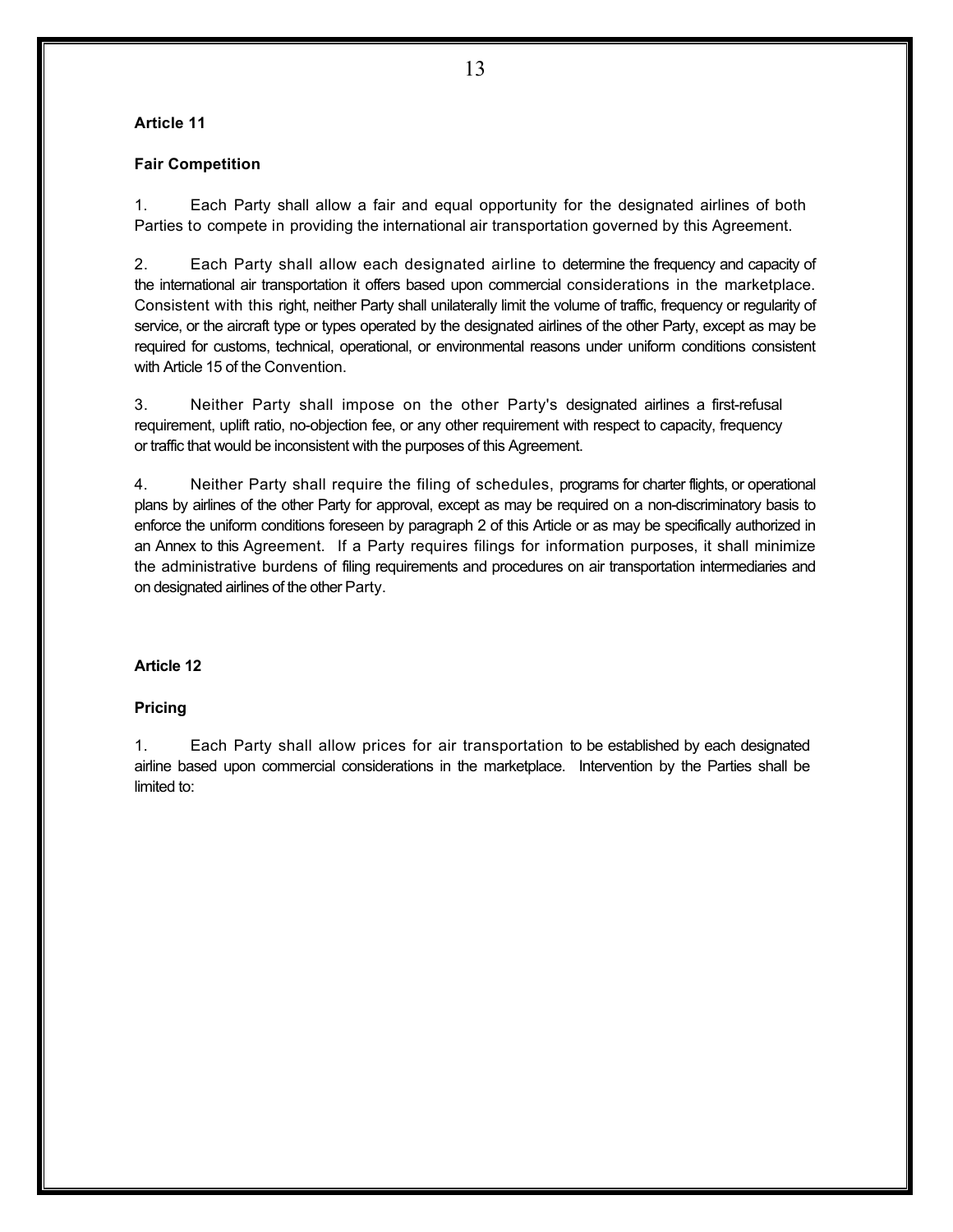a. prevention of unreasonably discriminatory prices or practices;

b. protection of consumers from prices that are unreasonably high or restrictive due to the abuse of a dominant position; and

c. protection of airlines from prices that are artificially low due to direct or indirect governmental subsidy or support.

2. Prices for international air transportation between the territories of the Parties shall not be required to be filed. Notwithstanding the foregoing, the designated airlines of the Parties shall continue to provide immediate access, on request, to information on historical, existing, and proposed prices to the aeronautical authorities of the Parties in a manner and format acceptable to those aeronautical authorities.

3. Neither Party shall take unilateral action to prevent the inauguration or continuation of a price proposed to be charged or charged by (i) an airline of either Party for international air transportation between the territories of the Parties, or (ii) an airline of one Party for international air transportation between the territory of the other Party and any other country, including in both cases transportation on an interline or intraline basis. If either Party believes that any such price is inconsistent with the considerations set forth in paragraph 1 of this Article, it shall request consultations and notify the other Party of the reasons for its dissatisfaction as soon as possible. These consultations shall be held not later than 30 days after receipt of the request, and the Parties shall cooperate in securing information necessary for reasoned resolution of the issue. If the Parties reach agreement with respect to a price for which a notice of dissatisfaction has been given, each Party shall use its best efforts to put that agreement into effect. Without such mutual agreement, the price shall go into effect or continue in effect.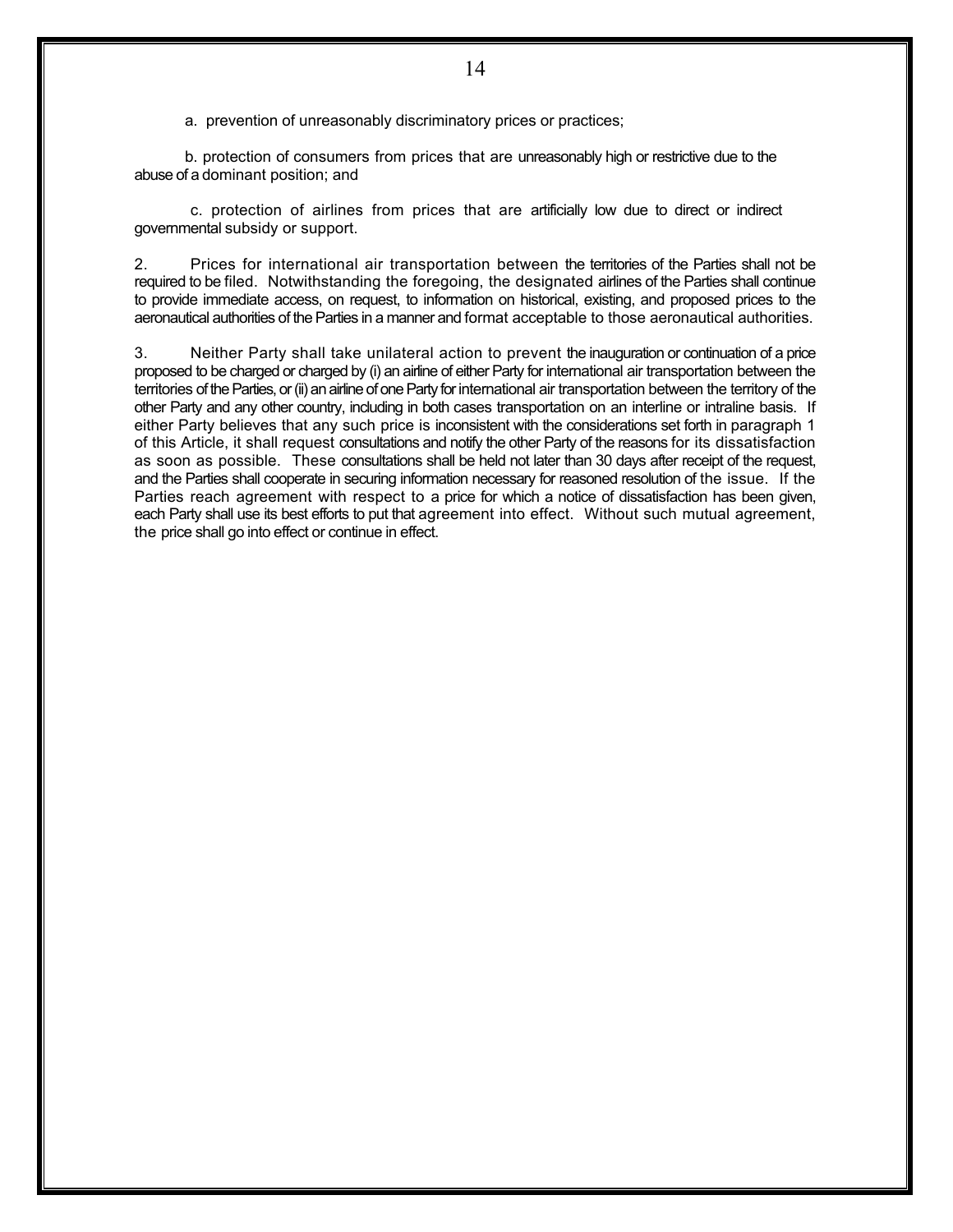### **Consultations**

Either Party may, at any time, request consultations relating to this Agreement. Such consultations shall begin at the earliest possible date, but not later than 60 days from the date the other Party receives the request unless otherwise agreed.

### **Article 14**

## **Settlement of Disputes**

1. Any dispute arising under this Agreement, except those that may arise under paragraph 3 of Article 12 (Pricing), that is not resolved by a first round of formal consultations may be referred by agreement of the Parties for decision to some person or body. If the Parties do not so agree, the dispute shall, at the request of either Party, be submitted to arbitration in accordance with the procedures set forth below.

2. Arbitration shall be by a tribunal of three arbitrators to be constituted as follows:

a. Within 30 days after the receipt of a request for arbitration, each Party shall name one arbitrator. Within 60 days after these two arbitrators have been named, they shall by agreement appoint a third arbitrator, who shall act as President of the arbitral tribunal;

b. If either Party fails to name an arbitrator, or if the third arbitrator is not appointed in accordance with subparagraph a of this paragraph, either Party may request the President of the Council of the International Civil Aviation Organization to appoint the necessary arbitrator or arbitrators within 30 days. If the President of the Council is of the same nationality as one of the Parties, the most senior Vice President who is not disqualified on that ground shall make the appointment.

3. Except as otherwise agreed, the arbitral tribunal shall determine the limits of its jurisdiction in accordance with this Agreement and shall establish its own procedural rules. The tribunal, once formed, may recommend interim relief measures pending its final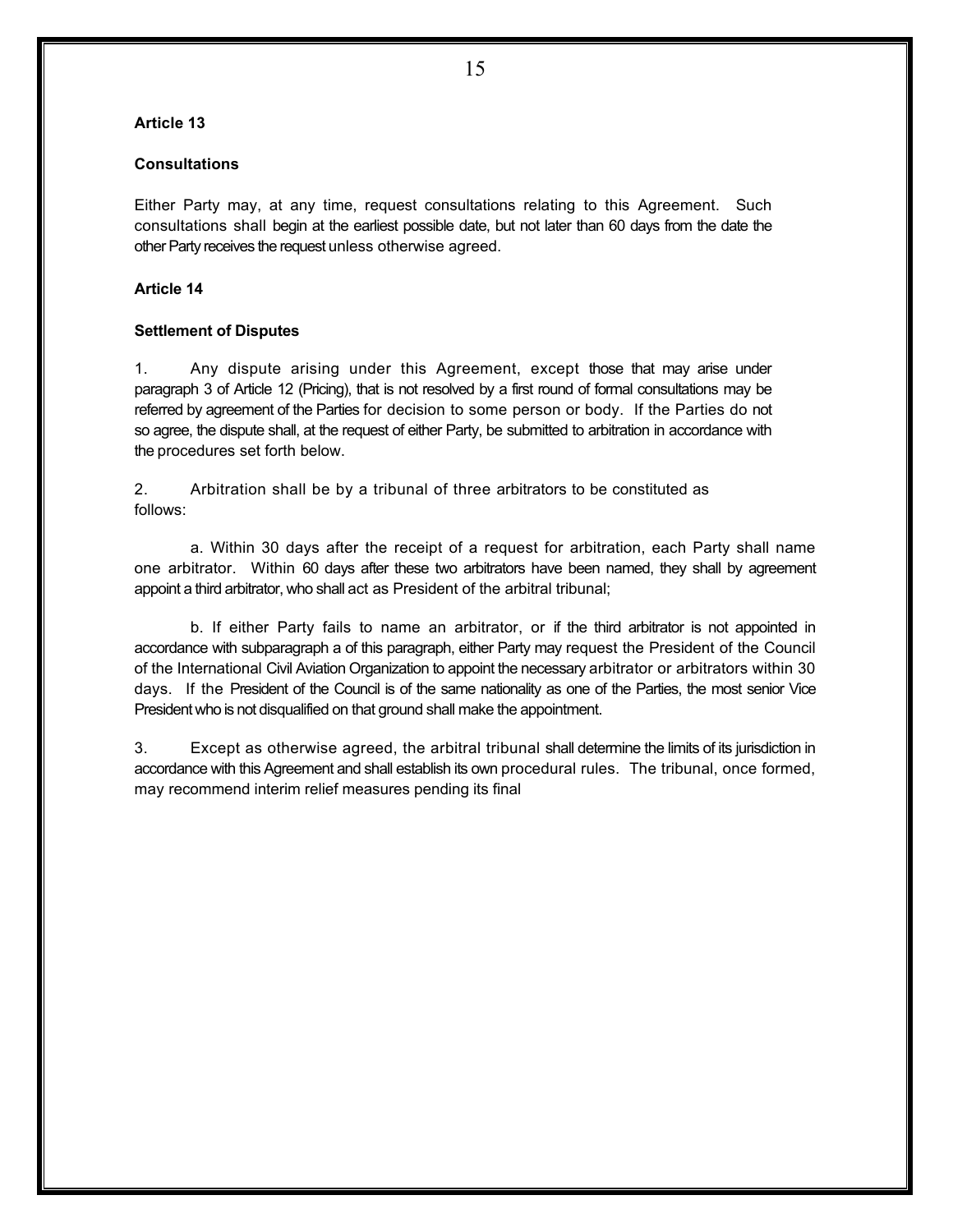determination. At the direction of the tribunal or at the request of either of the Parties, a conference to determine the precise issues to be arbitrated and the specific procedures to be followed shall be held not later than 15 days after the tribunal is fully constituted.

4. Except as otherwise agreed or as directed by the tribunal, each Party shall submit a memorandum within 45 days of the time the tribunal is fully constituted. Replies shall be due 60 days later. The tribunal shall hold a hearing at the request of either Party or on its own initiative within 15 days after replies are due.

5. The tribunal shall attempt to render a written decision within 30 days after completion of the hearing or, if no hearing is held, after the date both replies are submitted. The decision of the majority of the tribunal shall prevail.

6. The Parties may submit requests for clarification of the decision within 15 days after it is rendered and any clarification given shall be issued within 15 days of such request.

7. Each Party shall, to the degree consistent with its national law, give full effect to any decision or award of the arbitral tribunal.

8. The expenses of the arbitral tribunal, including the fees and expenses of the arbitrators, shall be shared equally by the Parties. Any expenses incurred by the President of the Council of the International Civil Aviation Organization in connection with the procedures of paragraph 2b of this Article shall be considered to be part of the expenses of the arbitral tribunal.

## **Article 15**

### **Termination**

Either Party may, at any time, give notice in writing to the other Party of its decision to terminate this Agreement. Such notice shall be sent simultaneously to the International Civil Aviation Organization. This Agreement shall terminate at midnight (at the place of receipt of the notice to the other Party) immediately before the first anniversary of the date of receipt of the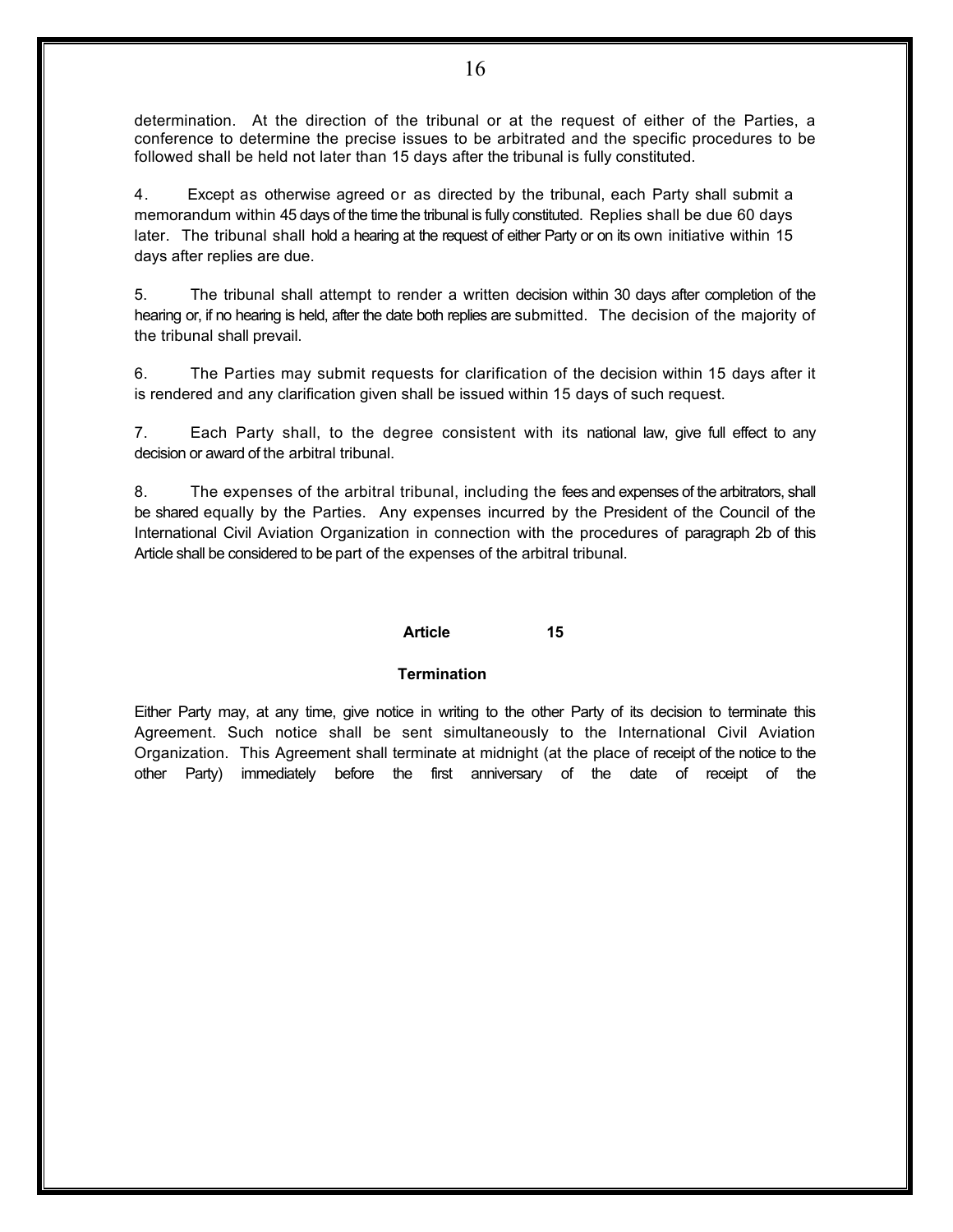notice by the other Party, unless the notice is withdrawn by agreement of the Parties before the end of this period.

## **Article 16**

#### **Registration with ICAO**

This Agreement and all amendments thereto shall be registered with the International Civil Aviation Organization.

### **Article 17**

#### **Entry into Force**

This Agreement and its Annexes shall enter into force on the date of signature.

IN WITNESS WHEREOF the undersigned, being duly authorized by their respective Governments, have signed this Agreement.

DONE at Washington, this twenty-sixth day of May, 2004, in duplicate, in the English and French languages, each text being equally authentic.

FOR THE GOVERNMENT OF FOR THE GOVERNMENT OF THE UNITED STATES OF AMERICA: THE GABONESE REPUBLIC:

Ribble Aringe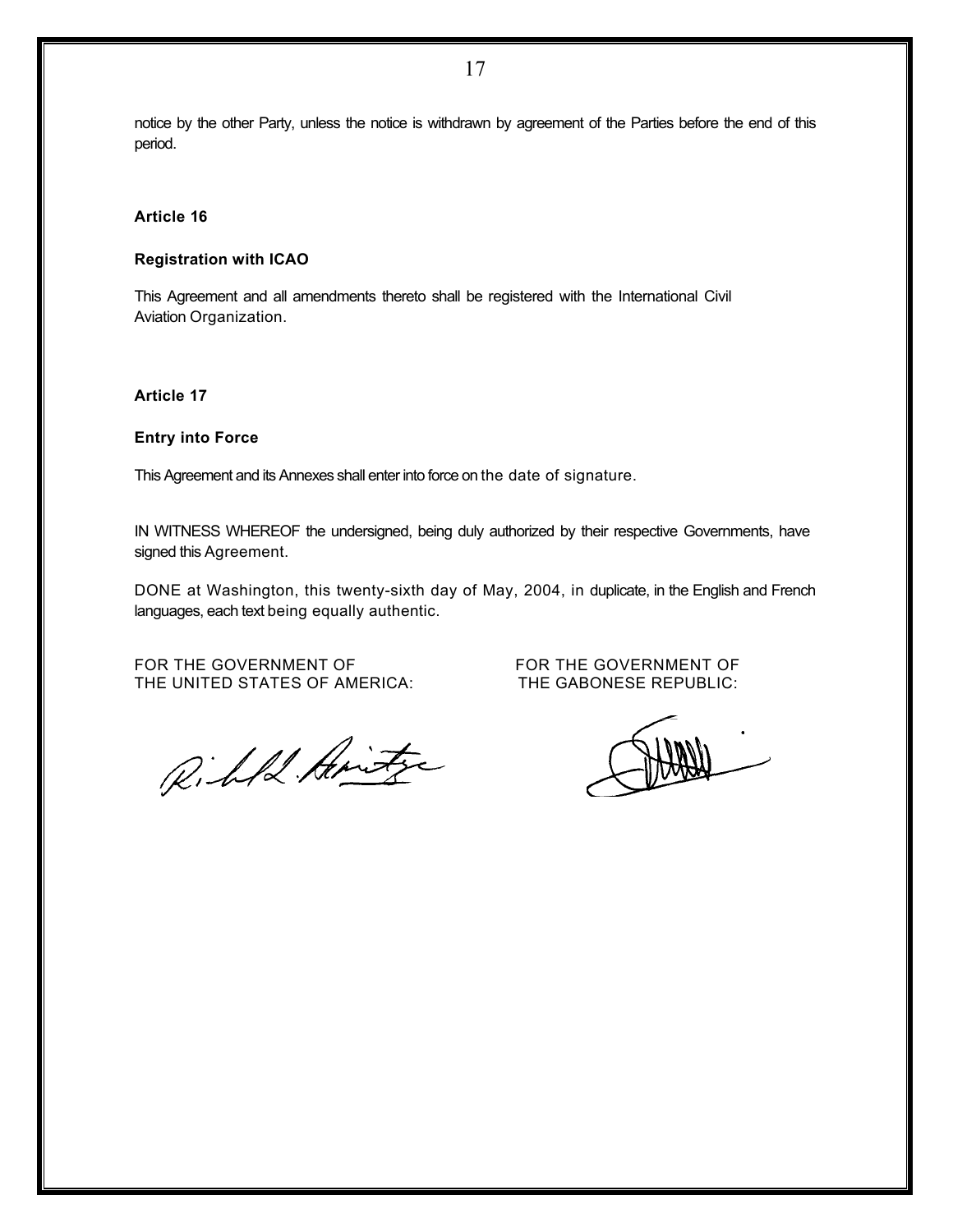## **ANNEX I**

### **Scheduled Air Transportation**

Section 1

**Routes** 

Airlines of each Party designated under this Annex shall, in accordance with the terms of their designation, be entitled to perform scheduled international air transportation between points on the following routes:

A. Routes for the airline or airlines designated by the Government of the United States:

1. From points behind the United States via the United States and intermediate points to a point or points in Gabon and beyond.

2. For all-cargo service or services, between Gabon and any point or points.

B. Routes for the airline or airlines designated by the Government of Gabon:

1. From points behind Gabon via Gabon and intermediate points to a point or points in the United States and beyond.

2. For all-cargo service or services, between the United States and any point or points.

Section 2

Operational Flexibility

Each designated airline may, on any or all flights and at its option:

- 1. operate flights in either or both directions;
- 2. combine different flight numbers within one aircraft operation;
- 3. serve behind, intermediate, and beyond points and points in the territories of the Parties on the routes in any combination and in any order;
- 4. omit stops at any point or points;
- 5. transfer traffic from any of its aircraft to any of its other aircraft at any point on the routes; and
- 6. serve points behind any point in its territory with or without change of aircraft or flight number and may hold out and advertise such services to the public as through services;

without directional or geographic limitation and without loss of any right to carry traffic otherwise permissible under this Agreement; provided that, with the exception of all-cargo services, the service serves a point in the territory of the Party designating the airline.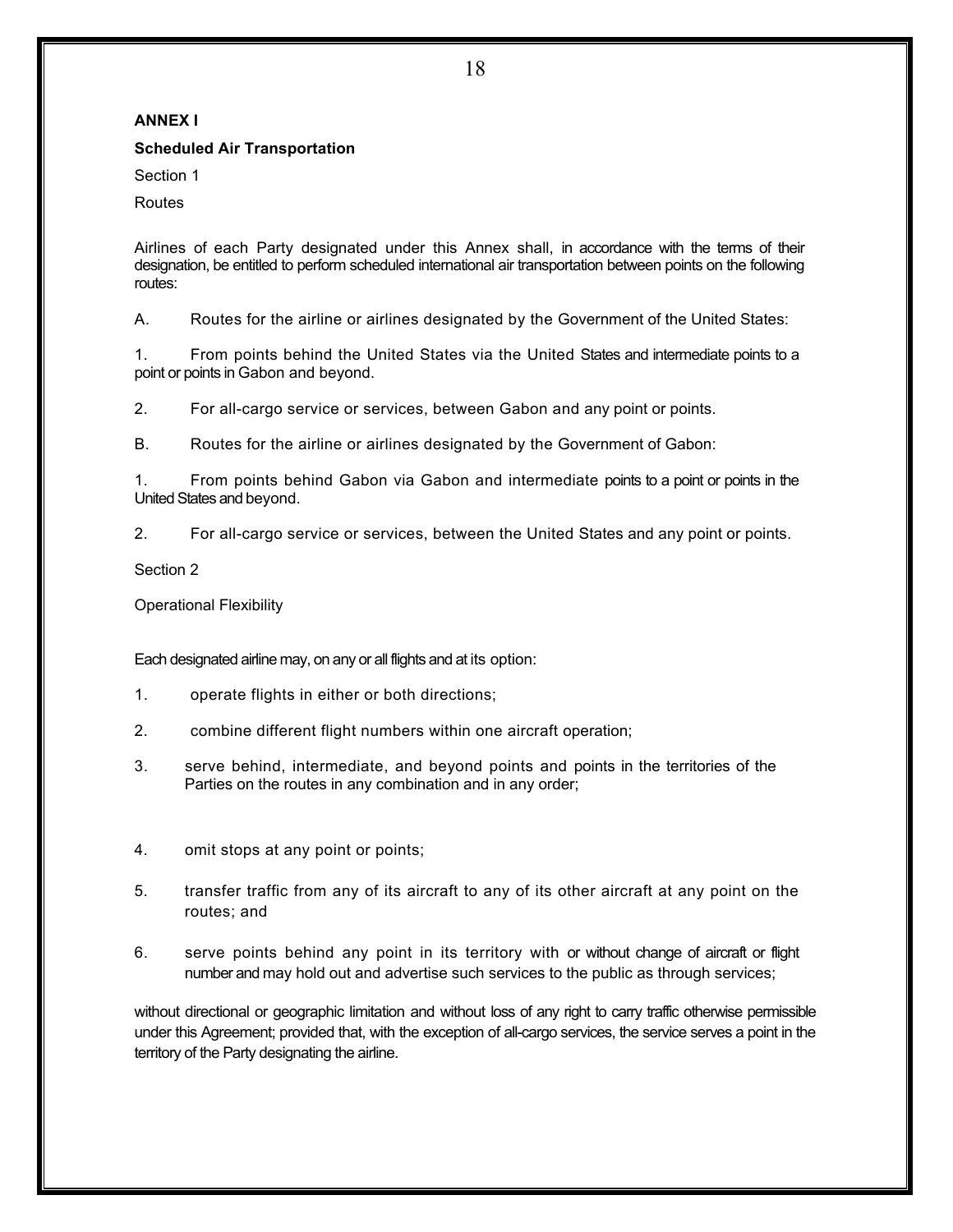### Section 3

### Change of Gauge

On any segment or segments of the routes above, any designated airline may perform international air transportation without any limitation as to change, at any point on the route, in type or number of aircraft operated; provided that, with the exception, of all-cargo services, in the outbound direction, the transportation beyond such point is a continuation of the transportation from the territory of the Party that has designated the airline and, in the inbound direction, the transportation to the territory of the Party that has designated the airline is a continuation of the transportation from beyond such point.

### **ANNEX II**

## **Charter Air Transportation**

Section 1

A. Airlines designated by a Party under this Annex shall, in accordance with the terms of their designation, have the right to carry international charter traffic of passengers (and their accompanying baggage) and/or cargo (including, but not limited to, freight forwarder, split, and combination (passenger/cargo) charters):

1. Between any point or points in the territory of the Party that has designated the airline and any point or points in the territory of the other Party; and

2. Between any point or points in the territory of the other Party and any point or points in a third country or countries, provided that, except with respect to cargo charters, such service constitutes part of a continuous operation, with or without a change of aircraft, that includes service to the homeland for the purpose of carrying local traffic between the homeland and the territory of the other Party.

B. In the performance of services covered by this Annex, airlines of each Party designated under this Annex shall also have the right: (1) to make stopovers at any points whether within or outside of the territory of either Party; (2) to carry transit traffic through the other Party's territory; (3) to combine on the same aircraft traffic originating in one Party's territory, traffic originating in the other Party's territory, and traffic originating in third countries; and (4) to perform international air transportation without any limitation as to change, at any point on the route, in type or number of aircraft operated; provided that, except with respect to cargo charters, in the outbound direction, the transportation beyond such point is a continuation of the transportation from the territory of the Party that has designated the airline and in the inbound direction, the transportation to the territory of the Party that has designated the airline is a continuation of the transportation from beyond such point.

C. Each Party shall extend favorable consideration to applications by airlines of the other Party to carry traffic not covered by this Annex on the basis of comity and reciprocity.

#### Section 2

A. Any airline designated by either Party performing international charter air transportation originating in the territory of either Party, whether on a one-way or round-trip basis, shall have the option of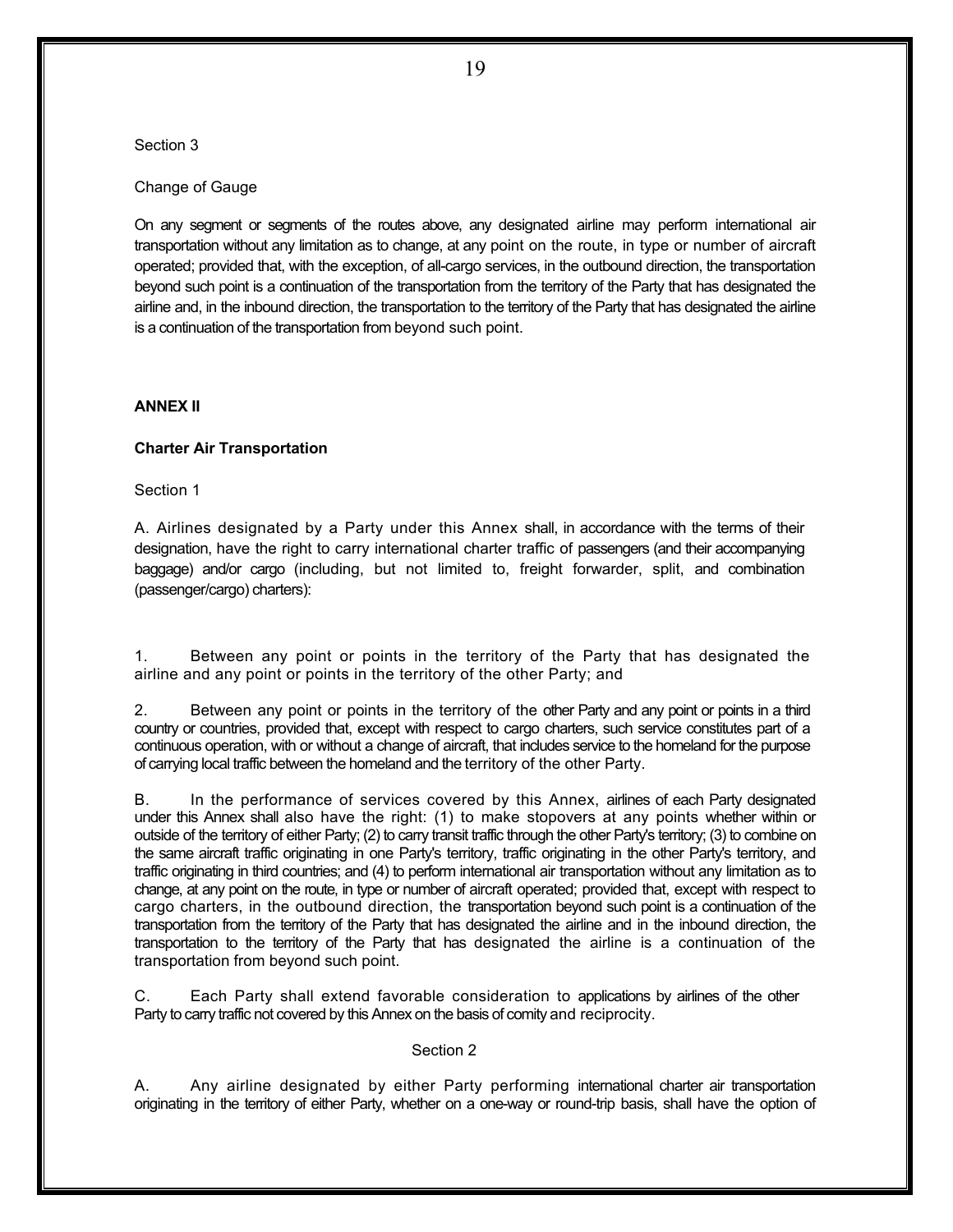complying with the charter laws, regulations, and rules either of its homeland or of the other Party. If a Party applies different rules, regulations, terms, conditions, or limitations to one or more of its airlines, or to airlines